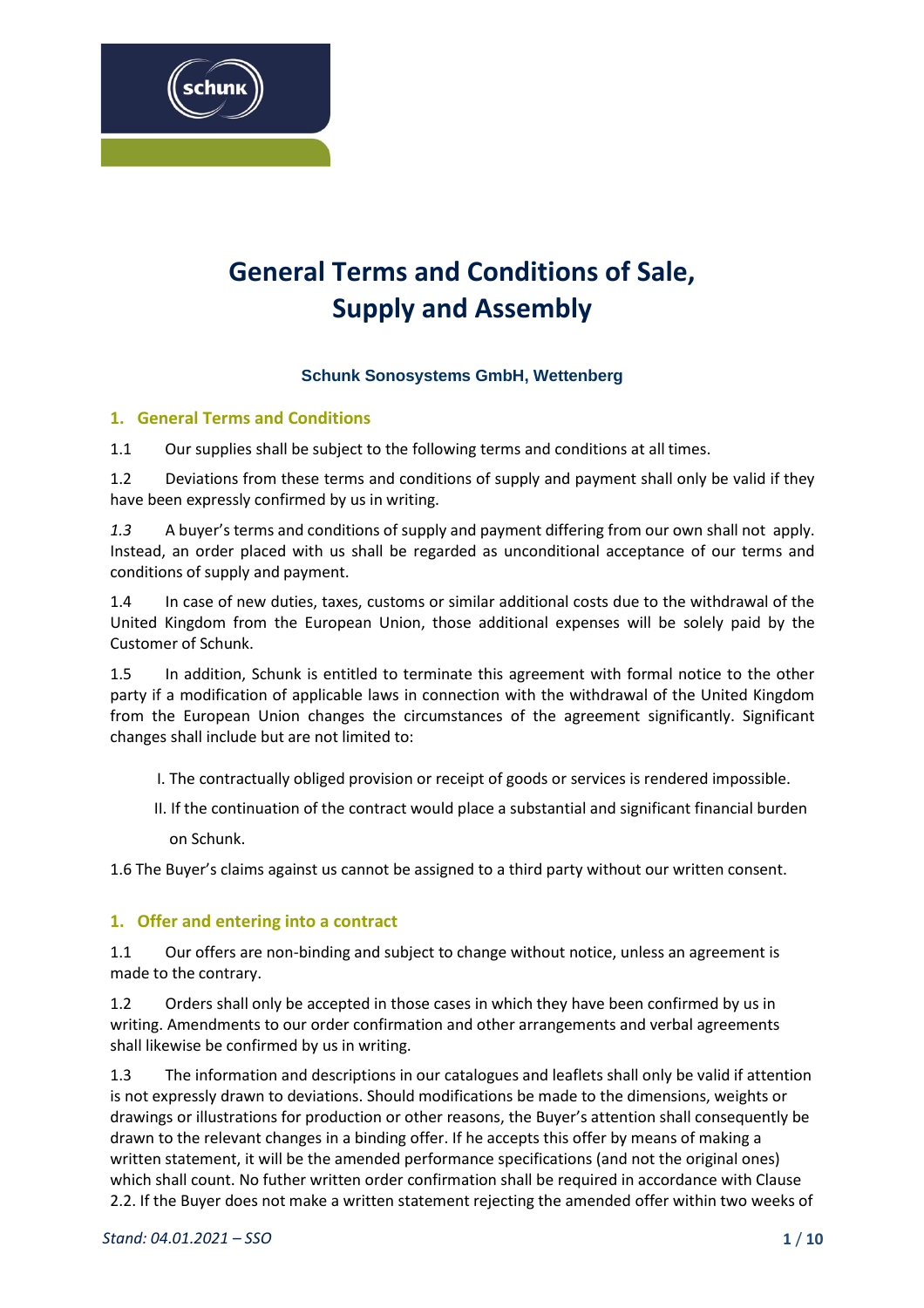

receiving it, this offer shall be regarded as having been accepted. Minor differences from the performance specifications are to be accepted as being in compliance with the contract, provided that they are not detrimental to the use of the product as provided for in the contract. These differences shall not have to be notified.

1.4 Manifest errors, printing mistakes, arithmetical errors and spelling mistakes and costing miscalculations shall not be binding for us and shall not substantiate entitlement to fulfilment.

1.5 The Buyer shall assume full liability for the binding nature of the documents to be supplied by him such as drawings, advice, specimens or such like. Verbal statements about dimensions,

tolerances or such like must be confirmed in writing. Speciments shall only be supplied on an invoiced basis.

1.6 We shall reserve the title and copyright to specimens, cost estimates, diagrams, models, templates and similar information, be it tangible or intangible, and also including such information in electronic form. Third parties must not be allowed access to it. Copies or other reproductions may only be made for the agreed purpose. Neither originals nor reproductions may be handed out to third parties nor may they be made accessible by other means.

1.7 We are obliged to allow third parties only information and documents designated by the Buyer as being confidential and with his consent.

1.8 Provided that our supply schedule includes software, we shall grant the Buyer a nonexclusive right to use the software supplied including the documentation. It shall be handed over for use on the delivered item for which it is intended. It is forbidden to use the software on more than one system.

1.9 The Buyer may only reproduce, revise, translate or convert the target code into the source code to the extent provided for by law (§ 96 a UWG et seq of the German Copyright Act). The Buyer shall undertake not to remove information provided by the manufacturer – in particular references to copyright – or to change them without our express consent in advance. The Buyer may make two back-up copies.

1.10 We, or the software supplier, shall retain all other rights to the software and to the documentation including copies. Sub-licences may not be granted.

# **2. Scope of supply**

2.1 The scope of supply shall be defined by our written order confirmation or the binding offer accepted in accordance with Clause 2.3.

2.2 Protective devices shall also be delivered provided that this has been agreed.

2.3 The general regulations EN 292-1, EN 292-2, EN 294 and EN811 for electrotechnical appliances (Engines etc.) shall apply in so far as they concern the model and performance.

2.4 We shall reserve the right to carry out modifications to design or shape based on improvements in technology and / or legal requirements during the delivery period, provided that the delivered item is not subject to considerable modification and the Buyer can be expected to accept the modification.

# **3. Prices**

*Stand: 04.01.2021 – SSO* **2** / **10** 3.1 Our prices shall be in Euro, ex works Wettenberg excluding packing and insurance as well as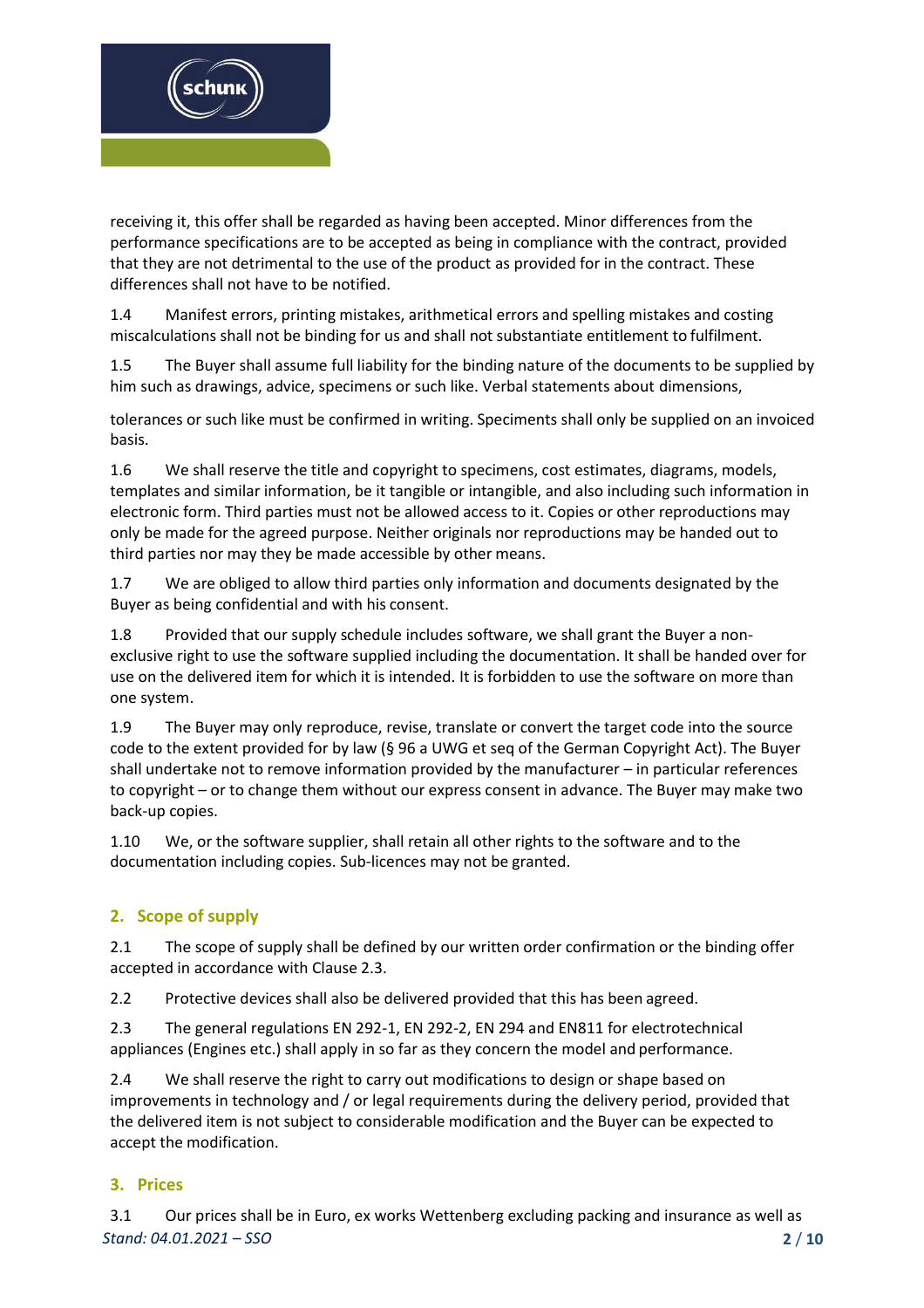

plus the rate of value added tax in force on the date the invoice is raised.

3.2 Prices or surcharges for consignments sent franco domicile, FOB-, C&F-, CIF etc. are non binding and may possibly be increased in response to increases introduced in customstariffs.

3.3 If the Buyer is a registered business, price increases will be allowed if more than four months elapse between the contract being signed and the agreed delivery date. If there is an increase in wages, the cost of materials or cost prices normal in the market after the contract has been signed we shall consequently be entitled to to increase the price in accordance with the increase in costs.

# **4. Terms and conditions of payment**

4.1 Provided that nothing has been stipulated to the contrary in accordance with Clause 2.3 in the order confirmation or in the binding offer, the following terms and conditions shall apply.

4.2 Our invoices are payable in full within 30 days from the date of invoice.

4.3 Any terms of payment differing from the above for special machinery shall be laid down in writing on a case by case basis.

4.4 Cheques shall only be accepted for payment. Drafts shall not be accepted.

4.5 In the event of a delay in payment – without a separate payment reminder being required for this – subject to the assertion of damages over and above this, interest amounting to 5% points above the base rate as may be set from time to time shall be invoiced. If the Buyer is a registered business, the rate of interest to be charged will be 8% points above the base rate as may be set from time to time.

4.6 We shall be entitled to charge 10.00 Euro for each payment reminder.

4.7 The Buyer may offset counter claims which are uncontested or have been declared final and absolute in a court of law. If the Buyer is a registered business, a legal entity or a public law special entity, the Buyer shall not be allowed to withhold payments on account of counter claims not recognised by us or to offset against our accounts with such counter claims.

4.8 If after a contract has been signed we become aware the the financial or asset status of the Buyer is poor, we shall be entitled to demand immediate payment or adequate securities or else withdraw from the contract without being obliged to pay compensation for damages or to fulfil outstanding orders.

4.9 In the event that the Buyer stops making his payments or becomes insolvent, the purchase price shall become payable in full immediately. At the same time all the discounts, bonuses etc allowed shall be regarded as having lapsed so that the Buyer shall consequently have to pay the gross prices invoiced.

# **5. Delivery period**

5.1 The delivery period shall only start once all the preconditions for carrying out the order have been satisfied, in particular all the details concerning how the order is to be carried out have been clarified (we have, inter alia plans or specimens for the devices of the order machinery and appliances) and both parties are in agreement about all the terms and conditions of the contract. They refer to completion in the works.

5.2 The delivery period shall only start once all the Buyer's obligations have been fulfilled, in particular after the agreed down payment has been received.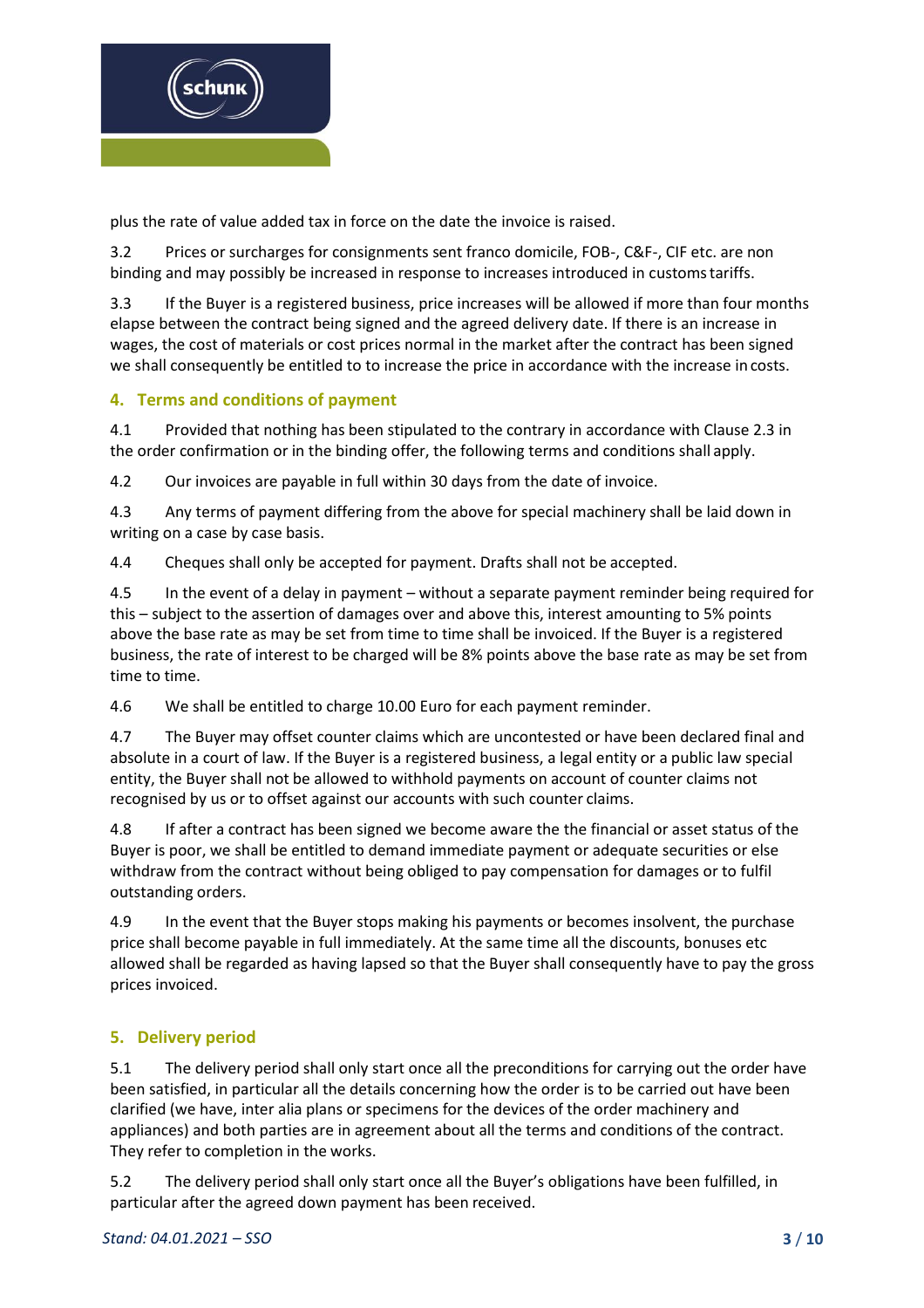

5.3 Unforeseen events such as breakdowns, strike, lock-outs, rejection of a part not immediately replacable in our products or at our supplier's factory as well as delay by our supplier, or necessary modifications as a result of new findings shall extend the delivery period accordingly, and to be more precise, even in those cases in which they occur while we are already in delay with delivery. The same shall apply if official approvals or other approvals required to carry out the supply or third party documents are not received by us on time, and likewise if the order is amended subsequently. The Buyer shall be notified of such extensions in the delivery time.

5.4 Part-performances are allowed provided that the Buyer is a registered business. The terms and conditions of payment in accordance with Section 5 shall apply for registered businesses accordingly.

5.5 If we fall into arrears the Buyer may, in the event that he suffers damages, consequently claim compensation for a maximum of 0.5% of the delivery in arrears for each full month of delivery, but this compensation must not, under any circumstances, exceed more than 5% of the value of the delivery in arrears.

5.6 If dispatch is delayed at the Buyer's request, we shall consequently be entitled to invoice the costs we incur as a result of the consignment being put into storage from two weeks after notifying the Buyer that the consignment is ready for dispatch. We shall invoice at least 0.5% of the invoiced amount for each month the goods are in store in our premises or the actual storage costsincurred.

# **6. Passing of risk**

6.1 Risk shall pass over to the Buyer when the goods leave our works, provided that the Buyer is a registered business.

6.2 If dispatch is delayed as a result of circumstances for which we are not to blame, risk shall consequently be passed over to the Buyer on the very same day as shipping is ready for dispatch, provided that the Buyer is a registered business.

6.3 We shall take out insurance against damage in transit at the Buyer's expense, unless he is a registered business and can prove that he has already taken out insurance.

# **7. Packing and dispatch**

7.1 The goods shall be packed and dispatched as normal in the trade at our discretion.

7.2 Packing shall be charged at cost.

7.3 The method of transport and transport route shall be selected at our discretion unless a specific instruction has been issued by the Buyer. We shall not be liable at all for not selecting a cheaper method of carriage or shorter freight route.

7.4 If goods ready for dispatch cannot be dispatched at the intended point in time for reasons for which we are not not blame, they shall be put into storage on our premises or at a third partie's premises at the Buyer's expense.

7.5 We shall use reusable packaging. Special packaging consists of untreated wood.

# **8. Reservation of export licence**

*Stand: 04.01.2021 – SSO* **4** / **10**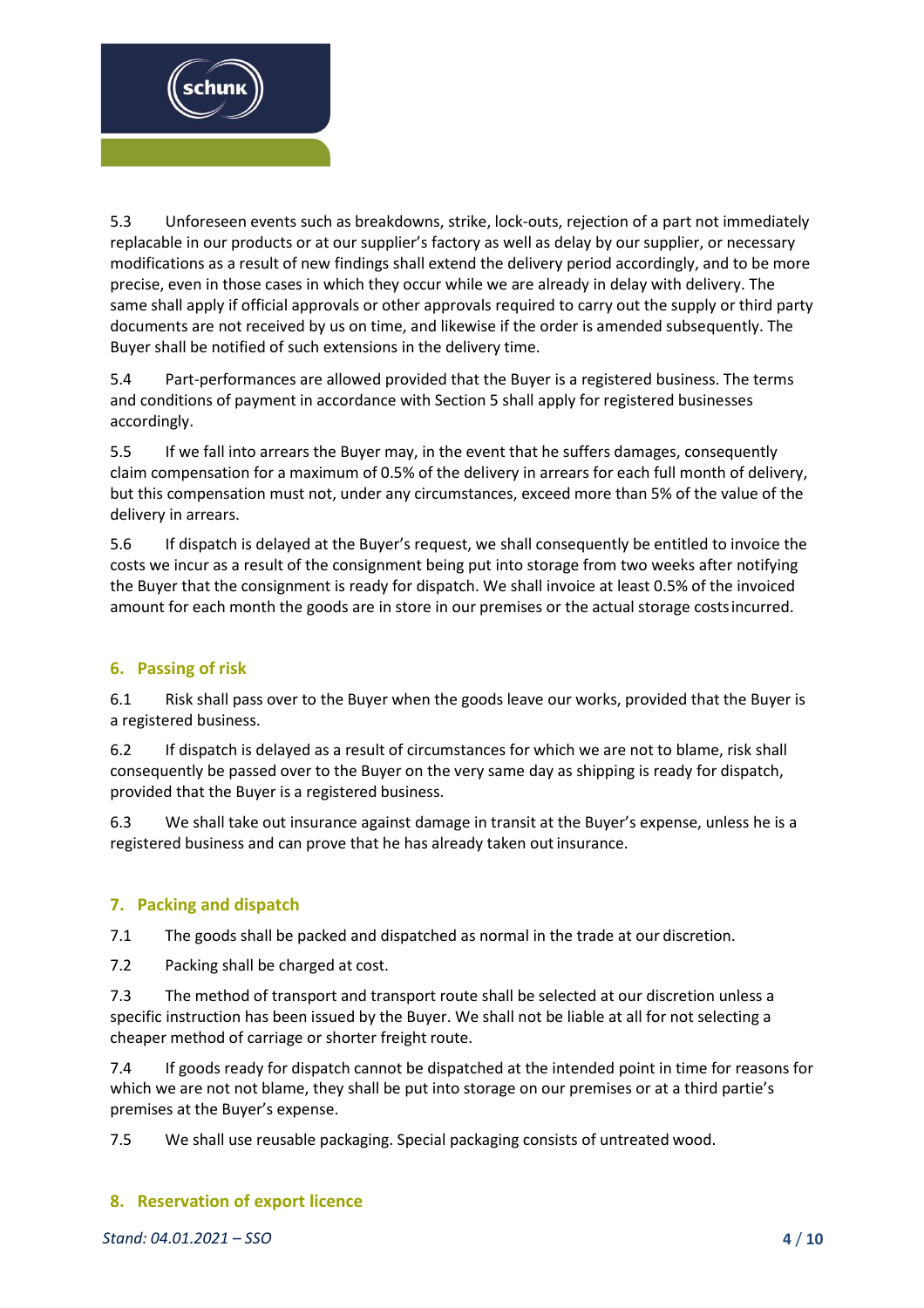

Shipments and services (the fulfilment of contract) shall be under the proviso that fulfilment is not being restricted by any national or international regulations, particularly export control regulations and embargos or any other restrictions.

The contract partners shall obligate themselves to provide all information and documentation needed for the export/domestic shipment/import. Delays caused by export checks or licensing procedures shall override any lead times or deadlines stipulated.

If any required licenses for certain items cannot be obtained, the contract shall be considered as not concluded regarding the items in question; because of this and of above mentioned transgression of deadlines, any claims for damages shall be excluded.

# **9. Assembly, Start-up**

In so far as assembly and / or start-up is included in the scope of supply and services performance, the following terms and conditions shall apply as a supplement:

# **9.1 Price**

Provided that nothing has been agreed to the contrary, the services shall be invoiced on a timebasis at our assembly rates valid at that time. The cost of materials will also have to be reimbursed, as will the travelling expenses incurred by our fitters for the outward and homeward journey plus overnight expenses for accommodation of a reasonable standard, the transportation costs, customs duty, customs fees and transport insurance for luggage and tools, the costs for obtaining identification papers and passports as well as other cash expenses such as for making telephone calls etc.

#### **9.2 Invoicing**

The Buyer shall confirm that he will pay the Seller`s personell for their time at work, travelling time and waiting time as well as for the work they carry out on work sheets presented by the Seller. If the Buyer refuses to confirm the above, or if it is not possible for the Seller to obtain confirmation for other reasons, the Buyer will be invoiced on the basis of the worksheets filled out by the personell of the Seller.

All secondary work (for example, bricklaying, plastering, carpentry, electrical connections, earthworks and painting) is not included in the offer unless they have been included in separate items stating volume and price. Work not included in the order which is carried out by us is to be paid at our rates in addition to the offer price. The same shall apply for additional costs we incur if work is interrupted for reasons for which we are not to blame.

# **9.3 The provision of assistance by the Buyer**

The Buyer shall be obliged to assist us in carrying out the work at his own expense. In particular he shall have to

- a)provide a necessary number of assistants (bricklayers, carpenters, fitters and other skilled workers and assistants) for the assembly work over the necessary period oftime;
- b)carry out all groundwork, building work and scaffolding work including the procurement of the building materials required, laying the electricity and cold water connections and nonpressure waste water pipes and the sanitary work, electrical work, installation work, brickwork and joinery work on time;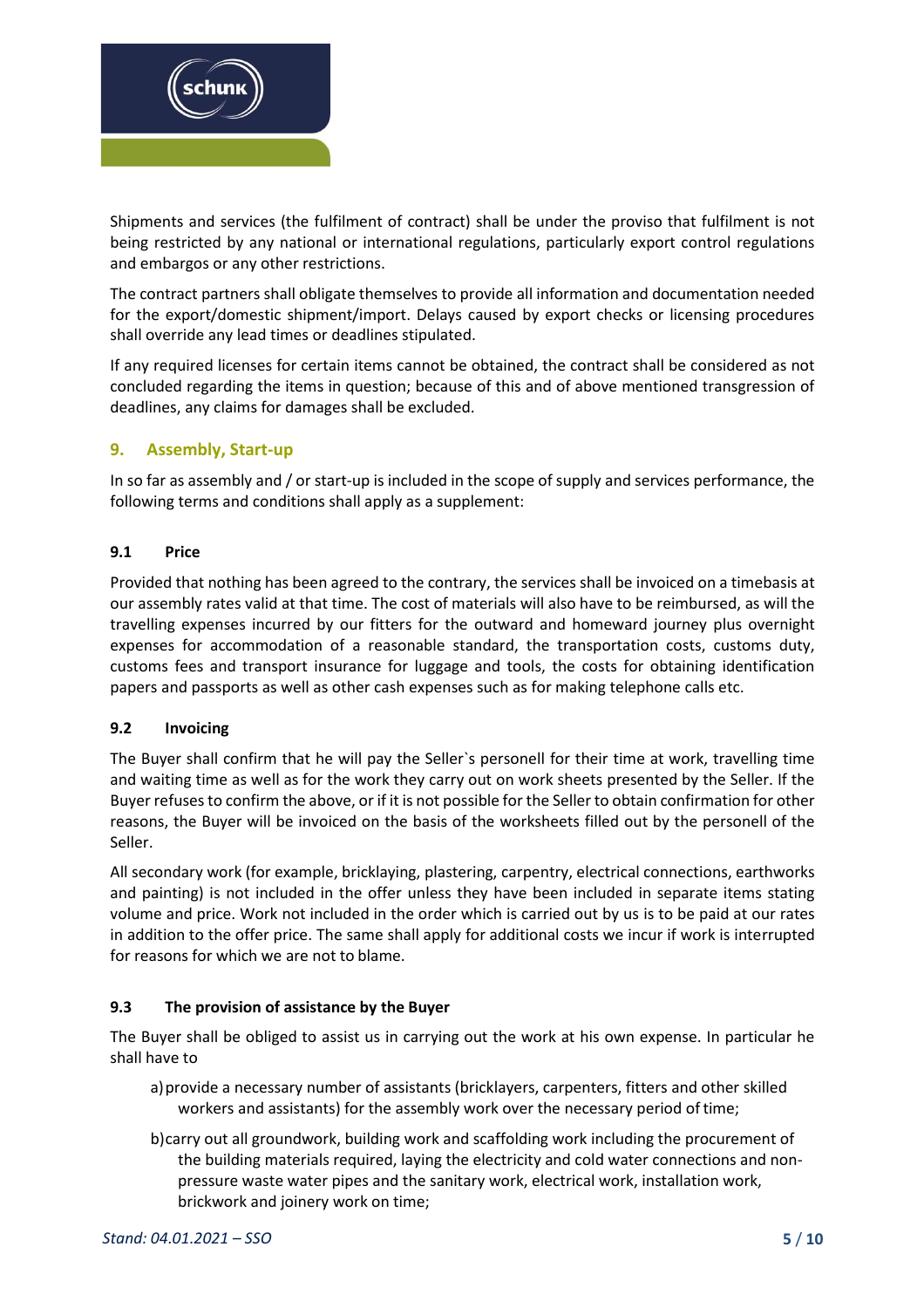

- c) provide suitable access for the delivery of assembly parts and for mobile cranes;
- d)provide the necessary information about the concealed power lines, gas and water pipes or similar systems on site as well as the necessary statics information without being asked to do so;
- e) provide heating, lighting, power and water including the necessary connections;
- f) provide the necessary dry lockable theft-proof rooms for keeping the tools in safe-keeping as well as rest rooms for the personell;
- g) to protect the assembly site and materials from damage of all types;
	- h)to draw attention to any hazards which could possibly arise (for example from fire in rooms or from materials) in connection with cutting work, welding, thawing or rivetting and take all the safety measures (for example setting up a fire watch and providing fire extinguishing materials);
	- i) to provide special workwear for difficult working conditions such as dangerous vapours, gases, acids, dust etc. The same shall apply for protective clothing or protective equipment necessary as a result of specific circumstances at the assembly site which are not normal in our line of work. In addition to this, the fitters are to be made aware of the important safety regulations applicable for fitting work;
	- j) if our personell become ill or suffer an accident the Buyer shall have to ensure that medical care is provided immediately and to notify us without delay;
	- k)if the place of assignment is outside the Federal Republic of Germany, the Buyer must obtain the necessary permits enabling our personell to enter the country concerned and any work permits which may be required, plus obtain all the official and other prescribed permits required to set up equipment and plant on time and to instruct our fitters of all their obligations (registration etc.) with the local authorities as well as notify them of the safety regulations in force. The Buyer must provide our personell with assistance in their dealings with the authorities and help them to obtain all the paper work they need to ensure that they have complete mobility in the country and may return to Germany at any time together with their property.

#### **9.4 Acceptance**

The Buyer is obliged to conduct an acceptance test on the assembly as soon as he has been notified that it has been completed. The plant shall be regarded as having been accepted once a start-up has been completed successfully on a test basis, even if the Buyer has not co-operated in spite of being requested to do so.

Upon request, self-contained parts of the performance are to undergo an acceptance test separately. If all or part of the plant has been used or if acceptance has been delayed without us being to blame, acceptance shall consequently be regarded as having been granted once two weeks from notification of completion have elapsed.

The plant may only be used prior to acceptance without express consent. The integrated parts of the plant shall be regarded as having been accepted if they have been used.

#### **10. Warranty, Liability for defects in supply, Wear and tear**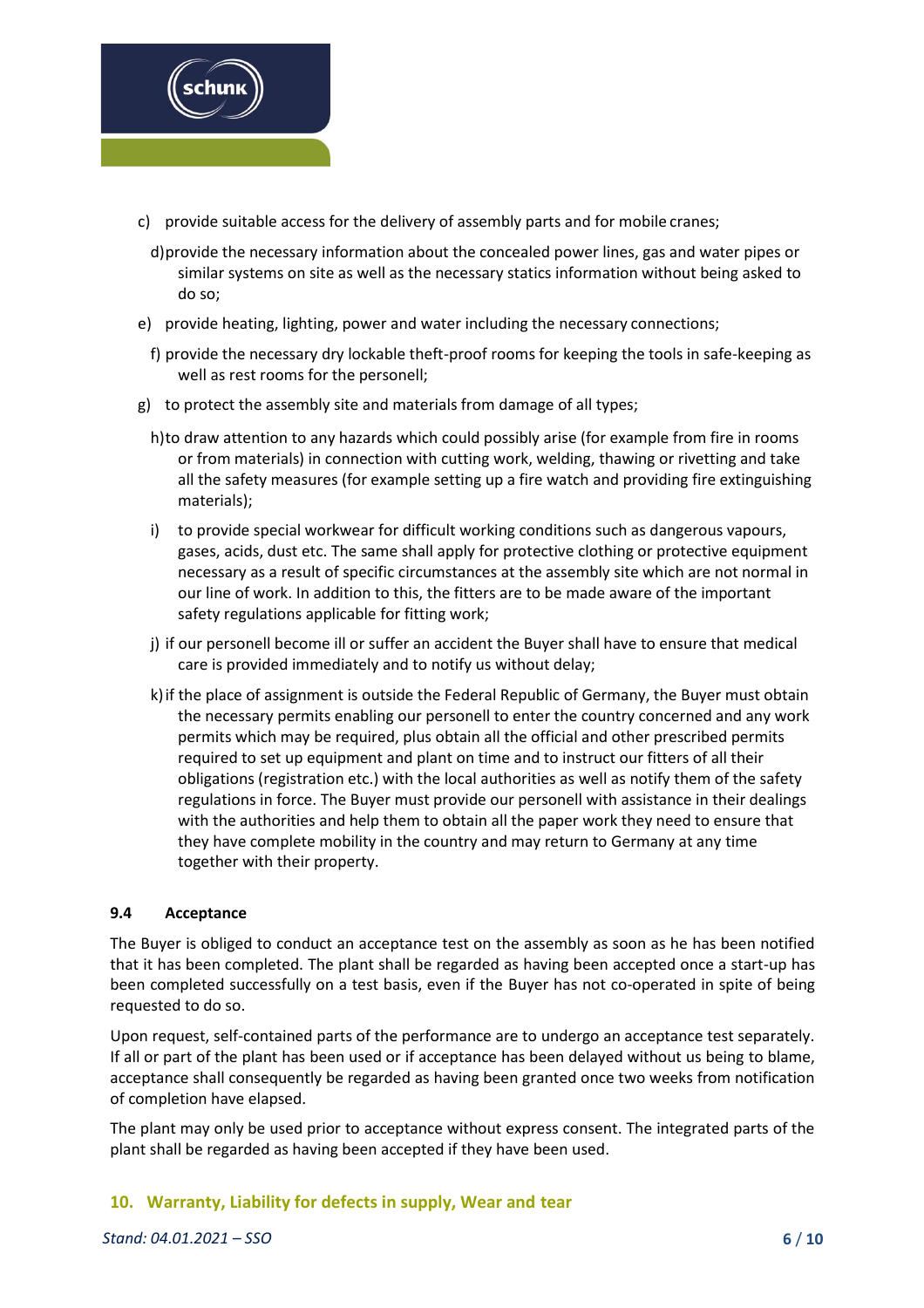

10.1 If parts are exposed to increased wear and tear, such as being used up to 40 hours a week or on a two shift operation, become unusable or their fitness for use is considerably impaired within 6 months or within 3 months with a double shift operation, it shall consequently be assumed that the damage is attributable to wear and tear, unless this assumption is irreconcilable with the nature of the product or with the nature of the damage.

10.2 Defects are to be notified straight away in writing. The additional costs incurred as a result of a defect being notified late are to be borne by the Buyer. § 377 of the German Commercial Code [HGB] shall not be affected as a result. The notification of manifest defects must be notified by a business straight away. For other defects, notification will be regarded as having been made straight

away if it is made after discovery within two weeks from delivery at the latest. Damage in transit can only be recognised after receipt of damage.

10.3 If the Buyer is a registered business and there is a delay in dispatch, setting up or start-up as a result of circumstances for which we are not to blame, our liability shall consequently expire no later than 12 months from the passing of risk.

10.4 We shall not be liable for for damage as the result of improper or unsuitable use, faulty assembly or start-up by the Buyer or a third party, natural wear and tear, incorrect or negligent treatment, excessive loads, unsuitable machinery materials, penetration by foreign materials, defective work on products supplied by third parties or external factors.

10.5 We shall only be liable for third party products as provided for and during the period of time provided for by the warranty granted to us by our supplier.

10.6 The Buyer has to allow us adequate time and the opportunity to carry out subsequent repairs and to supply replacements, since otherwise we shall be exempted from liability for defects. We shall bear the costs incurred as a result of costs incurred as a result of carrying out a subequent repair or supplying a replacement – provided that the complaint is justified – for transportation, travelling expenses, labour and materials.

10.7 We shall bear the costs incurred directly as a result of a subsequent repair or supplying a replacement ex works – provided that the repair is justified. All other costs including travelling and assembly costs shall be borne by the Buyer.

10.8 The claim under warranty shall expire as soon as the Buyer or third party appointed by him carries out modifications or repair work - even if this is part of the start-up – on his own authority without our written consent.

The Buyer shall not be entitled to a right to compensation for damages not incurred by the delivered item itself, if the damage has not been covered by the warranty.

# **11. Limitations of liability (Limitation o fand exemption from liability)**

11.1 With the exception of a breach of an important contractual obligation or cardinal duty such that it jeopardises the objective of the contract or in the event of furnishing a warranty we shall not be liable for damage caused by ordinary negligence.

- 11.2 In the following cases our liability shall be limited to foreseeable damage typical for the contract:
	- a) In the event of an ordinary negligent breach of important contractual obligations or cardinal duties in such a way which jeopardises the objective of the contract,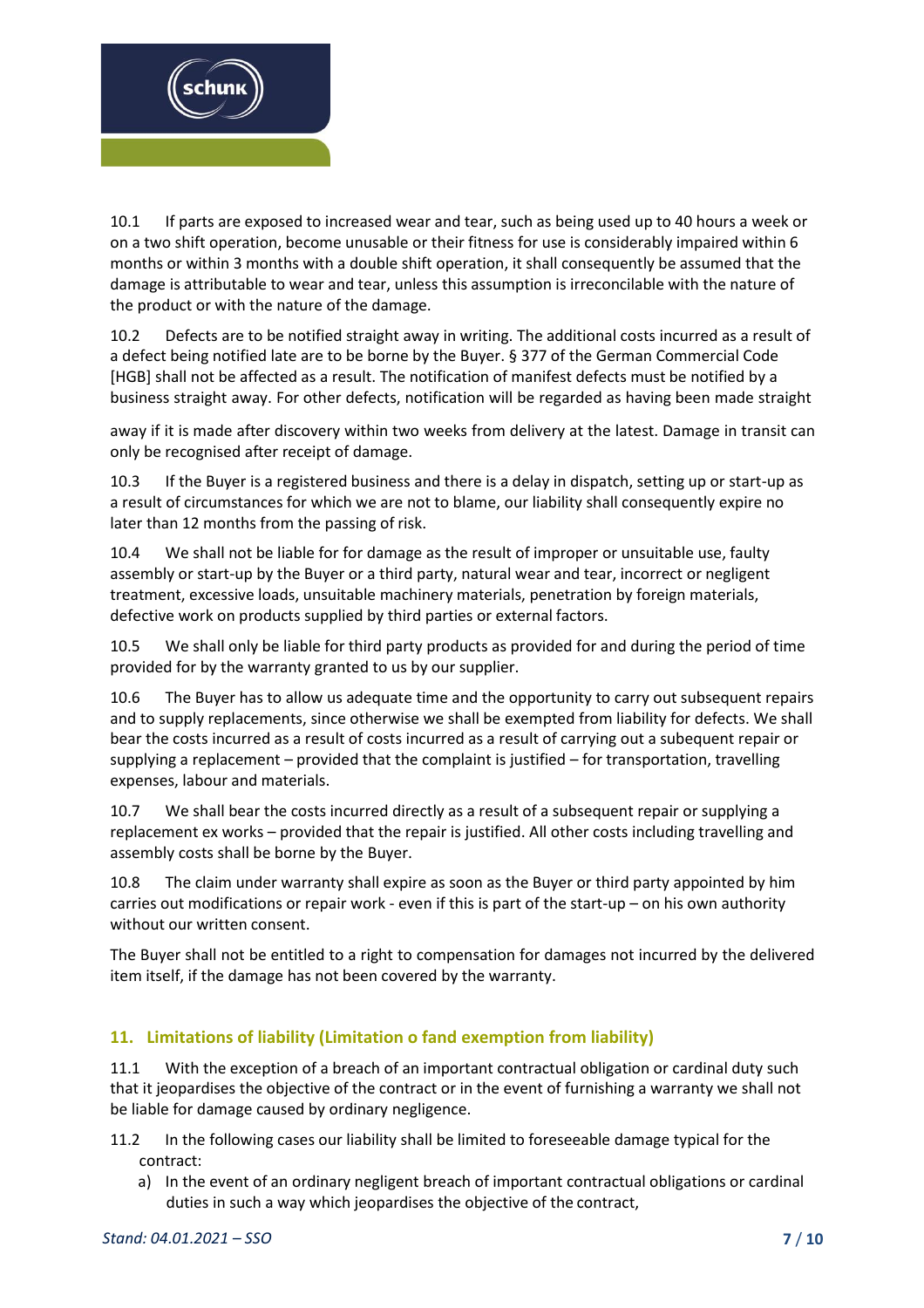

- b) In the event of a grossly negligent breach of duty by ordinary assistants (that is persons who are not senior staff or members of an executive body staff) or
- c) In the event that we furnish a warranty provided that we have not expressly furnished a warranty as Seller to the Buyer for the condition of the goods.

11.3 In the cases stated in Number 12.2) our liability shall be limited to a maximum of three times the price of the goods concerned up to a maximum of  $\epsilon$  200,000.00, or if the damage is simply pecuniary loss, up to twice the value of the order up to a maximum of  $\epsilon$  150,000.00.

11.4 The Buyer's compensation claims for damages shall become time-barred in cases stated in Number 12.2 no later than two years from the point in time at which the Buyer becomes aware of the damage or not taking his awareness of the damage into consideration no later than three years from the point in time at which the damaging event occurs. The period of limitation in Number 11.3 shall continue to apply for claims based on defective goods.

11.5 The Numbers 12.1 to 12.4 shall also apply even if goods have only been specified by type.

11.6 Except in cases of liability under the German Product Liability Act, loss of life, personal injury and physical harm, the above limitations of liability shall apply for all compensation claims for damages irrespective of their legal justification including claims asserted on the basis of a civil offence if a warranty is furnished for the condition of goods or if defects are maliciouslyconcealed.

11.7 The above limitations of liability shall also apply in the event that the Buyer should assert any compensation claims for damages against our staff or sub-contractors.

# **12. Withdrawal from the contract, Reduction in purchase price, and compensationfor damages**

12.1 The Buyer shall be entitled to withdraw from the contract and to reduce the purchase price,

- if we have allowed a reasonable period we have been set to rectify a defect for which we are to blame elapse without rectifying the defect,
- if it is not possible to repair or obtain a replacement for the defective part,
- if we refuse to rectify a proven defect caused by us,

12.2 The Buyer shall not be entitled to a claim under warranty for compensation for damages instead of performance.

# **13. The Supplier's right to withdraw from the contract**

13.1 In the event that is should subsequently turn out to be impossible to fulfil the contract, we shall likewise be entitled to withdraw from part or all of the contract.

13.2 The Buyer shall not be entitled to assert compensation claims for damages on account of such a withdrawal from the contract.

# **14. Reservation of title**

14.1 We shall reserve the title to the delivered item until all the accounts accruing to us from the business relationship between ourselves and the Buyer have been repaid. If the Buyer is a registered business, a legal entity established under public law or a special fund created under public law, we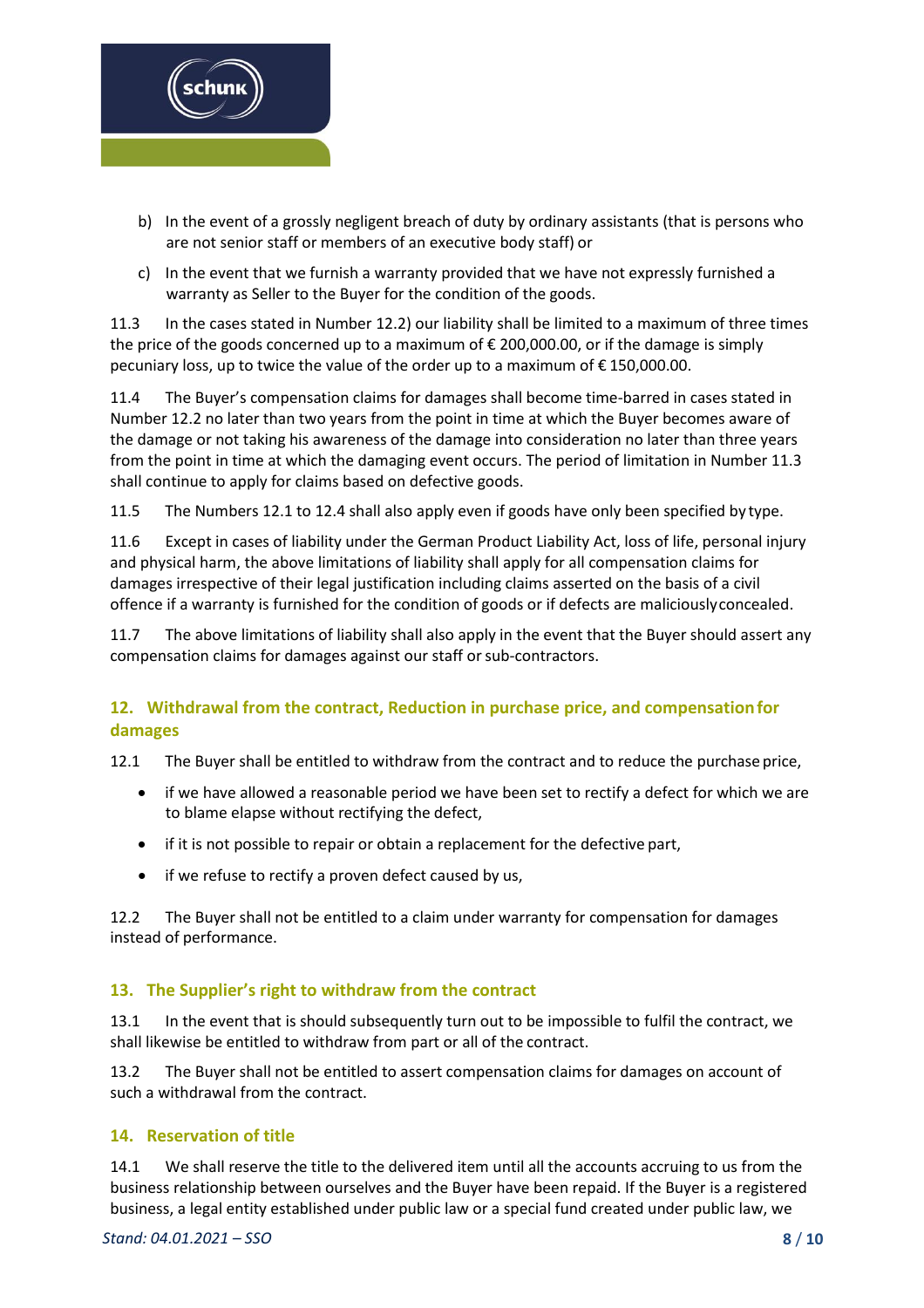

shall consequently reserve the title to the delivered item until all the accounts which have accrued to us or which have yet to accrue to us under the business relationship or any other legal basis between us and the Buyer have been repaid in full.

14.2 In so far as the validity of this reservation of title is tied to specific preconditions or formalities in the Buyer's country, the Buyer shall be obliged to be responsible for fulfilling them at his expense.

14.3 The Buyer may only dispose of the delivered item in the course of a proper business transaction; other disposals, in particular pledges, assignment as a security, as not allowed. In the event of levy of execution as well as confiscation or other disposals by third parties, the Buyer shall have to notify us of this straight away and furnish us with all the information and documents necessary for protecting our rights. It is to be pointed out to enforcement officials or a third party that the delivered items belong to us.

14.4 The delivered items shall be processed for us without us having to undertake obligations as a result. In the event that our goods are processed, blended or combined with other goods not belonging to us by the Buyer, we shall be entitled to co-ownership to new thing in proportion to the value of the goods subject to reservation of title to the other goods ar the point in time of processing, blending or combining. If the Buyer acquires sole–ownership of the new thing, we shall agree with him that he shall grant us co-ownership to the new thing in proportion to the value of the processed, blended or combined goods subject to the retention of title to the value of the new thing and shall keep our co-ownership in safekeeping for us free of charge.

14.5 The account created by the resale of the goods subject to a reservation of title, and to be more precise, regardless of whether the sale takes place with or without the goods having been processed, blended or merged, shall be assigned to us by the Buyer here and now. We accept the assignment. If the goods subject to our reservation of title. If the goods are sold after they have been processed, blended or merged with other goods not belonging to us, the assignment of the account shall be for the amount of the value of our goods subject to reservation of title. The Buyer shall be entitled to to collect accounts created by the resale for as long as he fulfils his obligations under this contract. Measures or circumstances jeopardising our rights are to be notified to us straight away stating all the details.

14.6 We are entitled to insure the delivered item against damage caused by fire, water and other damage at the Buyer's expense unless the Buyer can prove that he has already taken out such insurance.

14.7 The Buyer is obliged to notify us straight away of third party seizures of the supplied goods subject to our reservation of title and to notify the third parties that the rights to the goods have been assigned to us. If we take back the goods supplied by us subject to the reservation of title, taking back the goods shall only be regarded as a withdrawal from the contract in those cases in which we have expressly notified the Buyer of this in writing.

# **15. Force Majeure**

15.1 Neither Party can be held responsible for non-fulfillment of a Contract, provided the nonfulfilling Party proves that this is caused by force majeure, including but not limited to labour conflict involving other than Supplier's employees unless an involvement of Supplier's employees is due to national labour conflicts, a general shortage of the required raw materials, terrorism, fire, pandemics, epidemics, floods, lock-out, theft, export and import prohibitions, currency restrictions